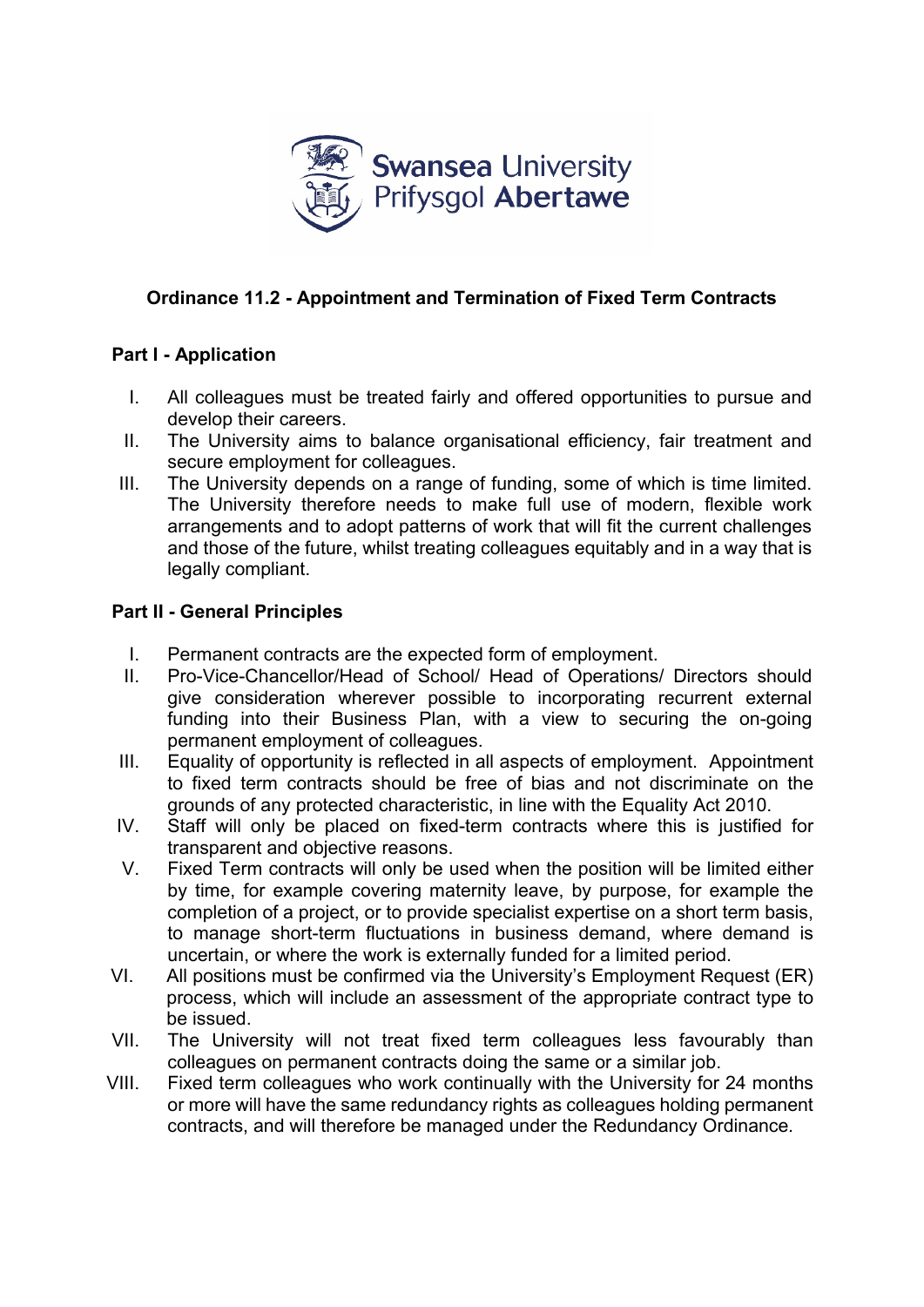- IX. Colleagues on successive fixed term contracts will be transferred to a permanent contract under the Fixed Term Ordinance by no later than the date they reach 48 months continuous service.
- X. Where the fixed term contract comes to its end on the given date and this is prior to the colleague achieving 24 months continuous service, Swansea University is not required to provide any notice period. This is because the notice is effectively written into the contract. Whilst notice is not required, Swansea University will however provide appropriate reminders to those terminating before 24 months.
- XI. Fixed Term contracts will terminate when they reach the agreed end date or project / task completion, unless further funding is secured. Any further funding would need to be discussed and agreed by the Line Manager, Head of Operations, Pro-Vice-Chancellor/Head of School/Director, Finance Business Partner and HR Business Partner.
- XII. Where a colleague's fixed term contract is subject to external funding, the employment will terminate at the end of that funding, unless further funding is secured.
- XIII. Where a colleague's fixed term contract is subject to external funding, should the external funding be removed for any reason then the employment may terminate early unless further funding is secured.
- XIV. Colleagues on fixed term contracts must be given equal opportunity with other staff to develop performance and career prospects through staff development, training and professional development review.
- XV. Colleagues on fixed term contracts will be given information on, and the opportunity to apply for, more secure positions,
- XVI. Colleagues on fixed term may at any time request the fixed term nature of their appointment be reviewed by raising this with the Faculty / Directorate via their Line Manager and setting out their objective reasons for this.
- XVII. With regard to externally funded, time-limited research projects where the prospect of continued funding is unlikely, the University's commitments under The Concordat to Support the Career Development of Researcher 2008 will apply*.*
- XVIII. Continuous service/employment is when an employee has worked for one employer without a break. Continuous employment is calculated from the first day of work.

### **Part III – Scope**

- I. This policy applies to the appointment of all colleagues employed on fixed term contracts.
- II. The policy applies to the termination of fixed term contracts of colleagues with less than 24 months continuous service at contract end date.
- III. Where the fixed term contract comes to an end on the given date, and this is prior to the colleague achieving 24 months continuous service, Swansea University is not required to provide any notice period. This is because the notice is effectively written into the contract. Swansea University will however provide appropriate reminders to those terminating before 24 months.
- IV. If a fixed term contract of a colleague with 24 months or more continuous service comes to an end for reasons stated within Employment Rights Act 1996 section 139, then the Redundancy Policy will apply.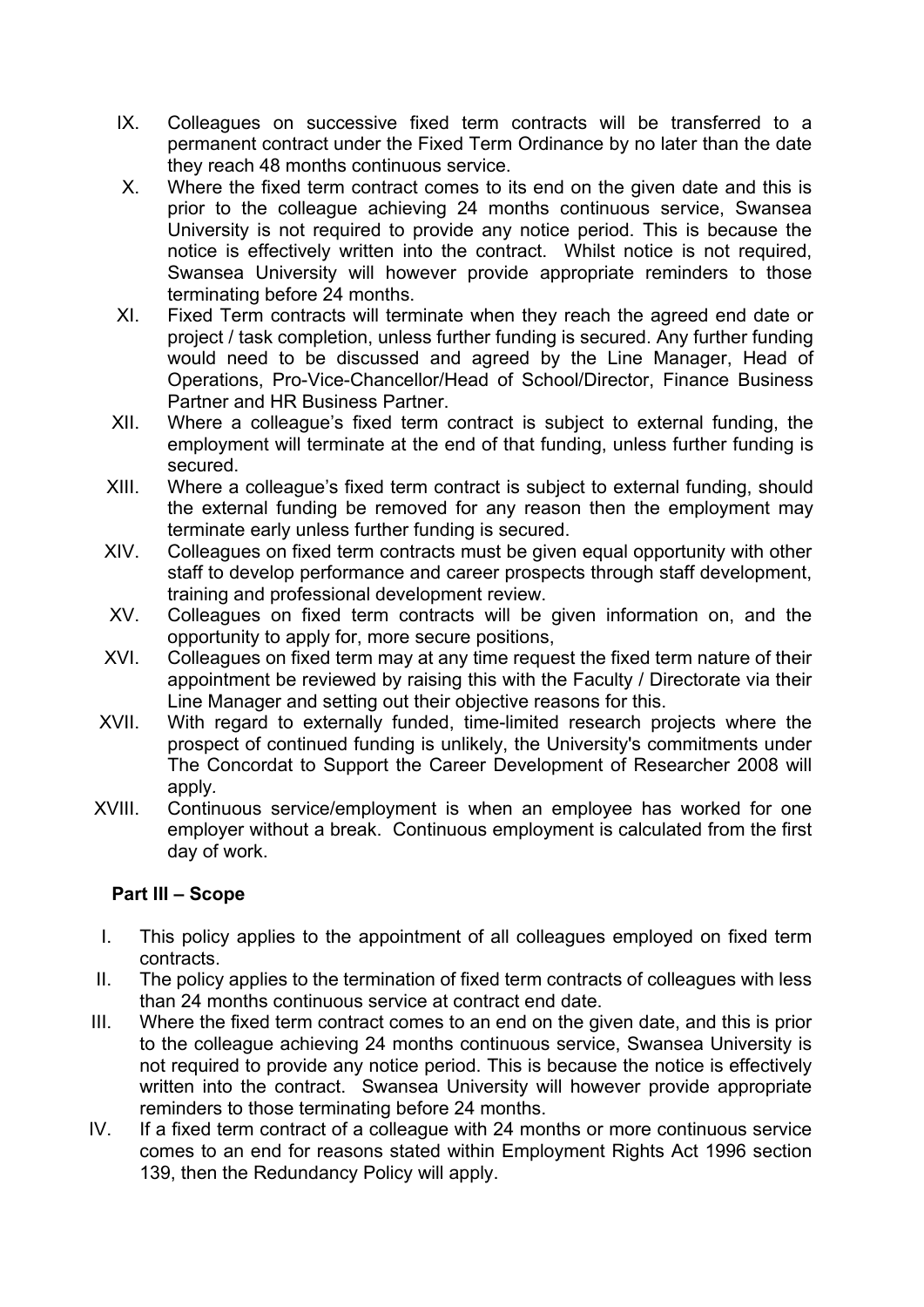V. A colleague may at any time request the fixed term nature of their appointment be reviewed by raising this with the Faculty / Directorate via their Line Manager and setting out their objective reasons for this.

### **Stages**

There are up to three stages to the University's fixed term employment procedure for colleagues under 24 month's service:

Stage 1: Appointment Stage 2: End of Fixed Term Contract Stage 3: Possible Renewal of Fixed Term Contract

### **Stage 1**

### **Appointment**

- I. Fixed Term contracts will only be used when the position is limited either by time, for example covering maternity leave, or by purpose, for example the completion of a project , or to provide specialist expertise on a short term basis, to manage short-term fluctuations in business demand, where the demand is uncertain or where the work is externally funded for a limited period.
- II. Fixed term contracts will be provided where funding is not permanent and a contract will not be renewed unless further funding is secured.
- III. Appointment to fixed term contracts should be made in accordance with the Equality Act and Recruitment and Selection Policy, in respect of advertising, selection and appointment, except in circumstances where this would not be practical due to the very short duration of the post, i.e. 3 months or less.
- IV. Once an appointment has been confirmed, and prior to the start date of the appointment Line Managers will provide written confirmation of the appointment; for colleagues on fixed term contracts this will include a statement regarding the nature of the funding (i.e. whether internally or externally funded), the source of funding and the duration of their contract. HR will provide the template and support the Line Manager with the required information.
- V. Colleagues employed on fixed term contracts will be entitled to the same Terms and Conditions as other colleagues of the University on comparable grades, unless the difference is justifiable for a transparent and objective reason. Where there is a difference in the employment conditions from those of comparable permanent contracts, the fixed term colleague may request in writing to the Line Manager and Human Resources Business Partner, a written response detailing the objective reasons for these differences. This must be provided in writing within 21 days of receipt of the request.
- VI. All appointments, whether fixed term or permanent, will be probationary in accordance with normal Swansea University practice.
- VII. All colleagues, whether fixed term or permanent, will participate in the professional review scheme.
- VIII. All colleagues are eligible to be considered for Promotion/Merit Awards/Contribution Awards by the application of the appropriate policy, subject to the rules of the scheme in question.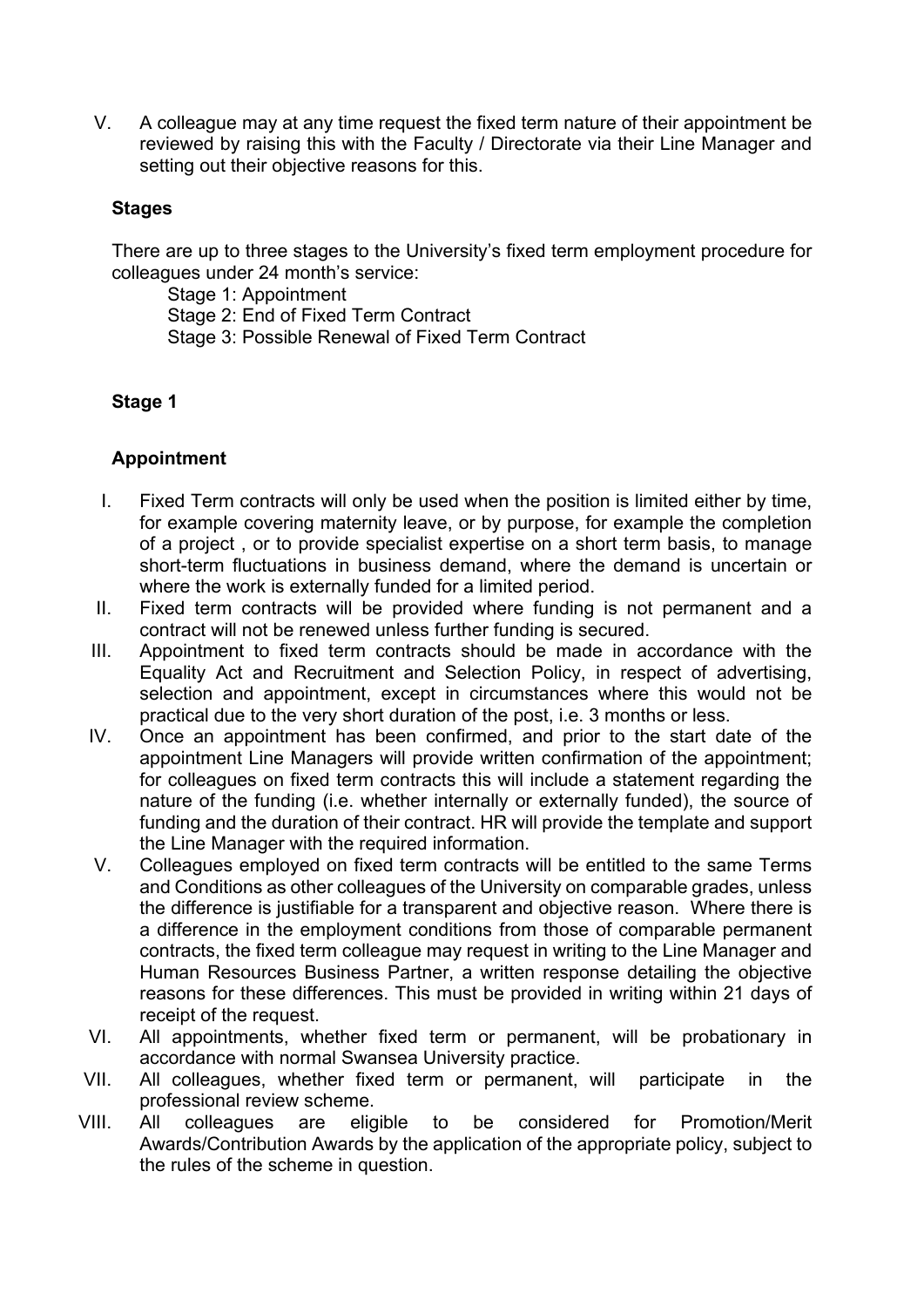## **Stage 2**

## **Ending a Fixed Term Contract**

- I. Where the fixed term contract comes to its end on the given date, and the appointment will end prior to the colleague achieving 24 months continuous service, Swansea University is not required to provide any notice period. This is because the notice is effectively written into the contract. The University will however provide reminders to those with less than 24 months service on termination.
- II. During the period of the fixed term contract, it is the responsibility of the Line Manager, alongside the Pro-Vice-Chancellor/Head of School/ Head of Operations/ Director and Finance Business Partner to regularly review whether further funding is available.
- III. No later than 2 months prior to the end of the appointment expiry, an e-mail will be sent from HR to the Line Manager to remind them that the fixed term contract is coming to an end
- IV. If additional/continued funding is identified, the appointment must be confirmed via the University's Employment Request (ER), which will include an assessment of the appropriate contract type to be issued. If no additional/continued funding is identified, the Line Manager must meet with the colleague to confirm that the fixed term contract will be coming to its end on the given date or upon the agreed action or task being completed*.* Consulting with the HR Business' Partner as appropriate.
- V. During the meeting, the Line Manager must:
	- remind the colleague of their contract end date,
	- outline the current funding position.
	- outline the options considered
	- advise the colleague that all University vacancies are advertised within the
- VI. University job pages*,*
	- signpost additional support available
- VII. An accurate record of this meeting must be documented by the Line Manager, and signed by the colleague before being returned to the relevant HR Business Partner*,*
- VIII. Within 7 working days of this meeting, the Line Manager must issue a letter to the colleague using the template to confirm the contract is coming to its natural end.
- IX. Where a colleague whose contract is coming to an end requests reasonable time off for activities such as attending interviews, or training courses, this should be requested through the normal departmental routes.

### **Stage 3**

### **Renewal / Extension of a Fixed Term Contracts**

- I. In some circumstances, where additional funds are identified which enable an extension to the fixed term contract.
- II. The Line Manager must meet with the Pro-Vice-Chancellor/Head of School/ Head of Operations/ Director, Finance Business Partner and HR Business Partner to review the funding position and the financial impact of this decision before renewing / extending the contract.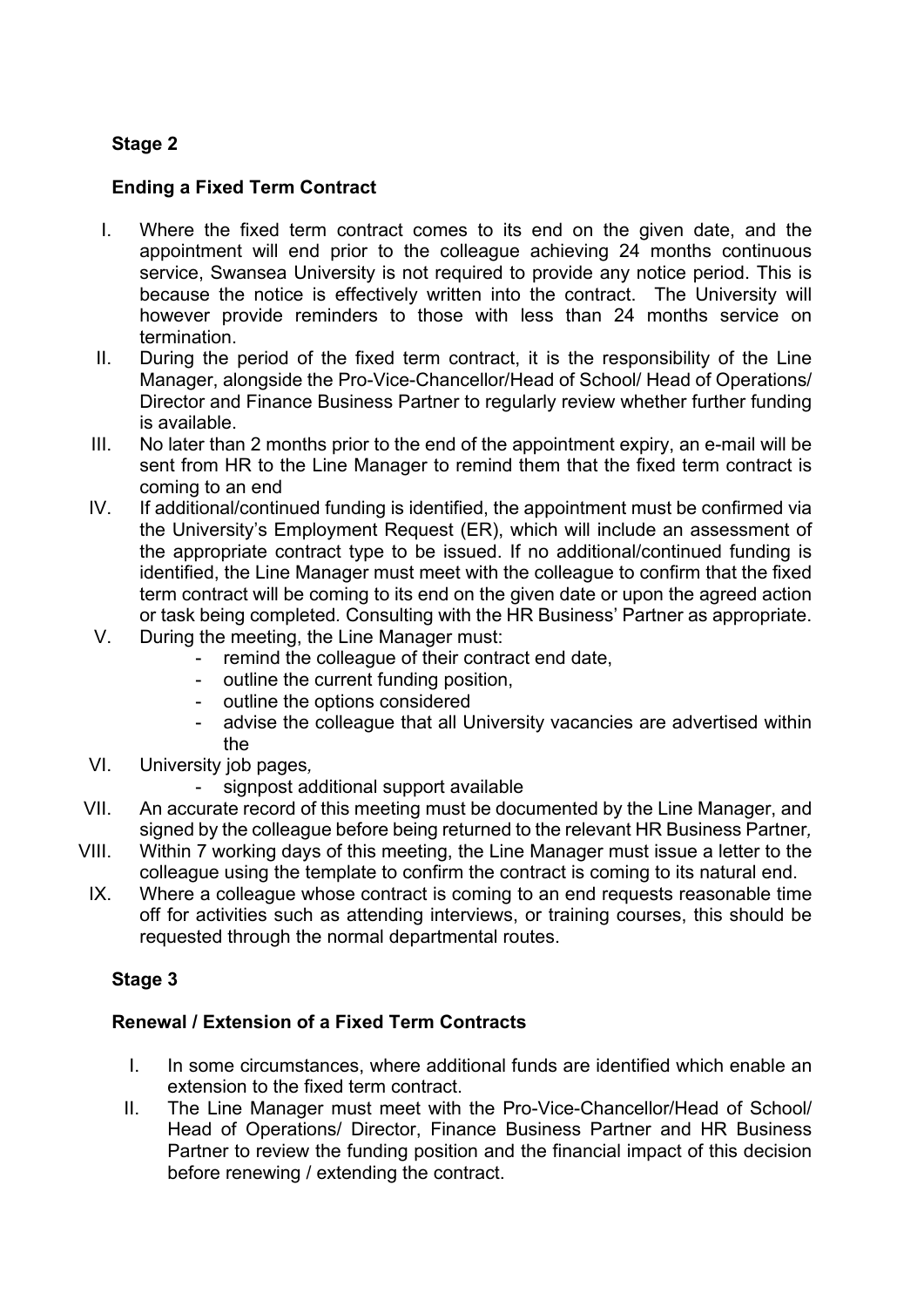- III. If it is agreed, the Line Manager must meet with the colleague to confirm that the fixed term contract will be extended past the given date.
- IV. During the meeting, the Line Manager must:
	- a. detail how long the contract will be extended for,
	- b. provide the new end date,
	- c. outline the reason for the contract extension,
	- d. understand whether the colleague want to extend the contract
- V. An accurate record of this meeting must be documented by the Line Manager and signed by the colleague before being returned to the relevant HR Business Partner.
- VI. Within 7 working days of this meeting, the Line Manager must issue a letter to the colleague to confirm the contract is being extended, if this is what the colleague wishes to do.
- VII. If the colleague will have less than 24 months continuous service at the end of the extension, they will be deemed to have been served notice upon the commencement of their reappointment.
- VIII. If the contract extension means that the colleague has 24 months or more continuous service at the end of the extension, the Redundancy Ordinance and process will need to be followed*.*

### **Renewing / Extending a Fixed Term Contract where the colleague will have more than 4 years continuous service.**

- I. Colleagues on successive fixed term contracts will be transferred to a permanent contract under the Fixed Term Ordinance by no later than the date they reach 48 months continuous service.
- II. The employment will be considered as continuous if there have been breaks in service of less than ten working days or where breaks form a clear pattern e.g. a regular pattern of not working during the summer vacation.
- III. For Term Time Workers, breaks of service must be considered in line with the contract.
- IV. If a renewal / extension of a fixed term contract would mean the colleague has four years or more continuous service, the Line Manager must meet with the Pro-Vice-Chancellor/Head of School/ Head of Operations/ Director, Finance Business Partner and HR Business Partner to review the funding position and the financial impact of this decision before renewing / extending the contract.
- V. If it is agreed that the renewal goes ahead then the colleague will be issued with a permanent contract.
- VI. If the renewal does not go ahead then the reasons must be detailed.
- VII. If a fixed term contract of a colleague with 24 months or more continuous service, comes to an end and there is a risk of redundancy then the Redundancy Policy will apply
- VIII. Where a colleague is transferred to a permanent contract that is funded externally, the Line Manager and HR Business Partnering Team will continue to monitor the post's funding. Where such funding ends, and there is a risk of redundancy, the Redundancy Ordinance and process will need to be followed.

#### **Research Staff**

I. As recognised in the UK Concordat to Support the Career Development of Researchers 2008, a large proportion of research staff are employed on fixed term